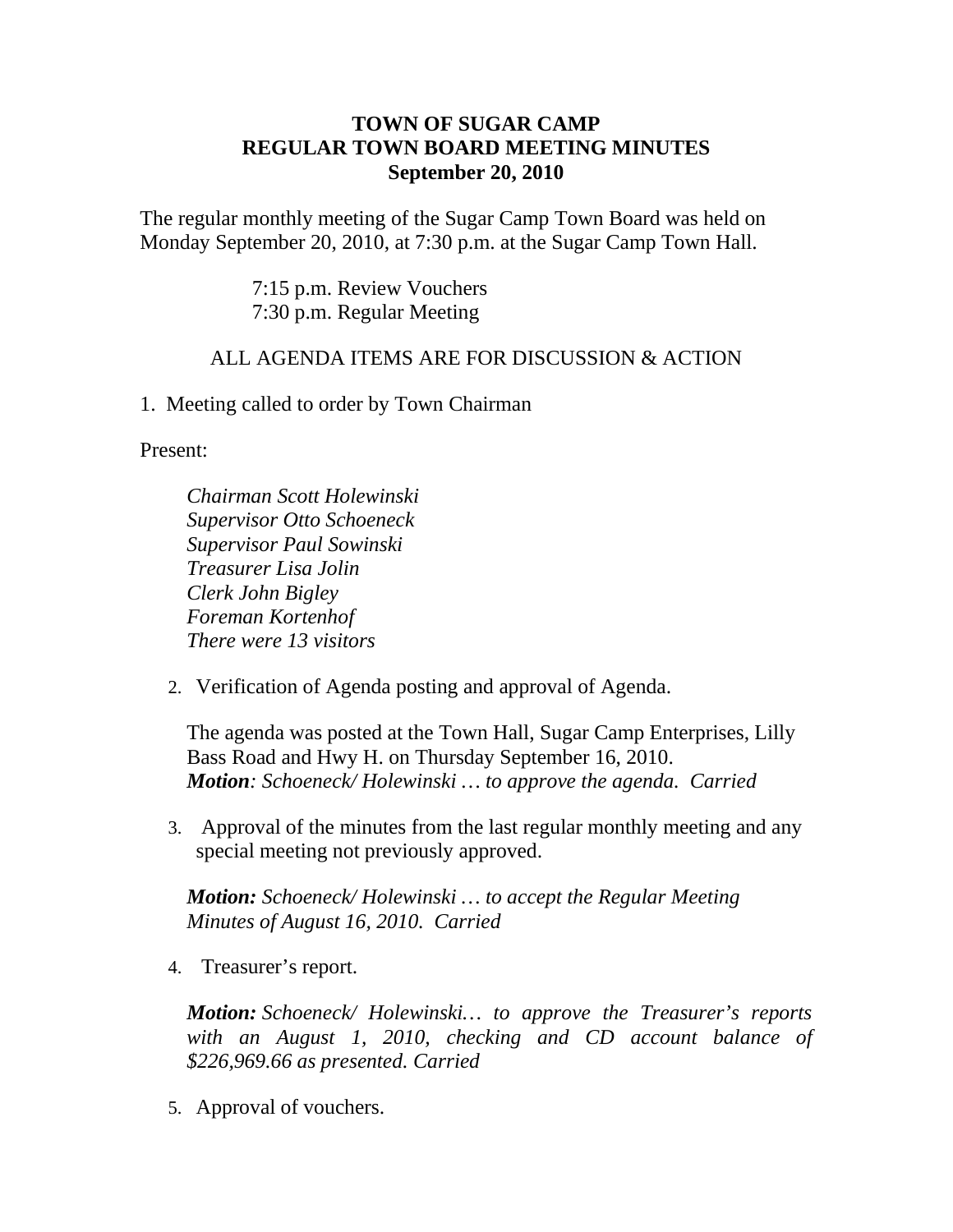*Motion: Schoeneck/ Holewinski … to approve the vouchers of \$31,257.38 as presented. Carried*

- 6. Public Comments: *Josh Tilley from Eagle River addressed the board on the safety of the Town's playground equipment. His daughter fell and broke her femur while playing on the equipment, she landed on hard packed ground, not sand or woodchips which might have softened the fall. Mr. Tilley believes that the Town should improve the playground area.*
- 7. Correspondences: *Update on Coordination efforts. No information was available.*
- 8. Old Business:
- 9. New Business:
- A. Lawrence Eslinger: Oneida County Aquatic Invasive Species Coordinator Mr. Eslinger gave a power point presentation and presented the Board with information on the severity of invasive species in Oneida County and the Town of Sugar Camp. Highlights are: all towns in Oneida County have lakes which have invasive species in them. In Sugar Camp 13 bodies of water are infected out of 118. In Oneida County 24 lakes are infected with Eurasian Water Milfoil, in Sugar Camp, Kathan Lake is heavily invested. Additional information was presented on creating a Unified Lake Group. No action was taken by the Board.
- B. Consider posting speed limits on Town Roads

*After some discussion the Board took no action. Speed limits will remain as they*

*are.*

C. Road Work Report:

*Motion: Sowinski/Schoeneck … to approve as read, report attached to minutes. Carried*